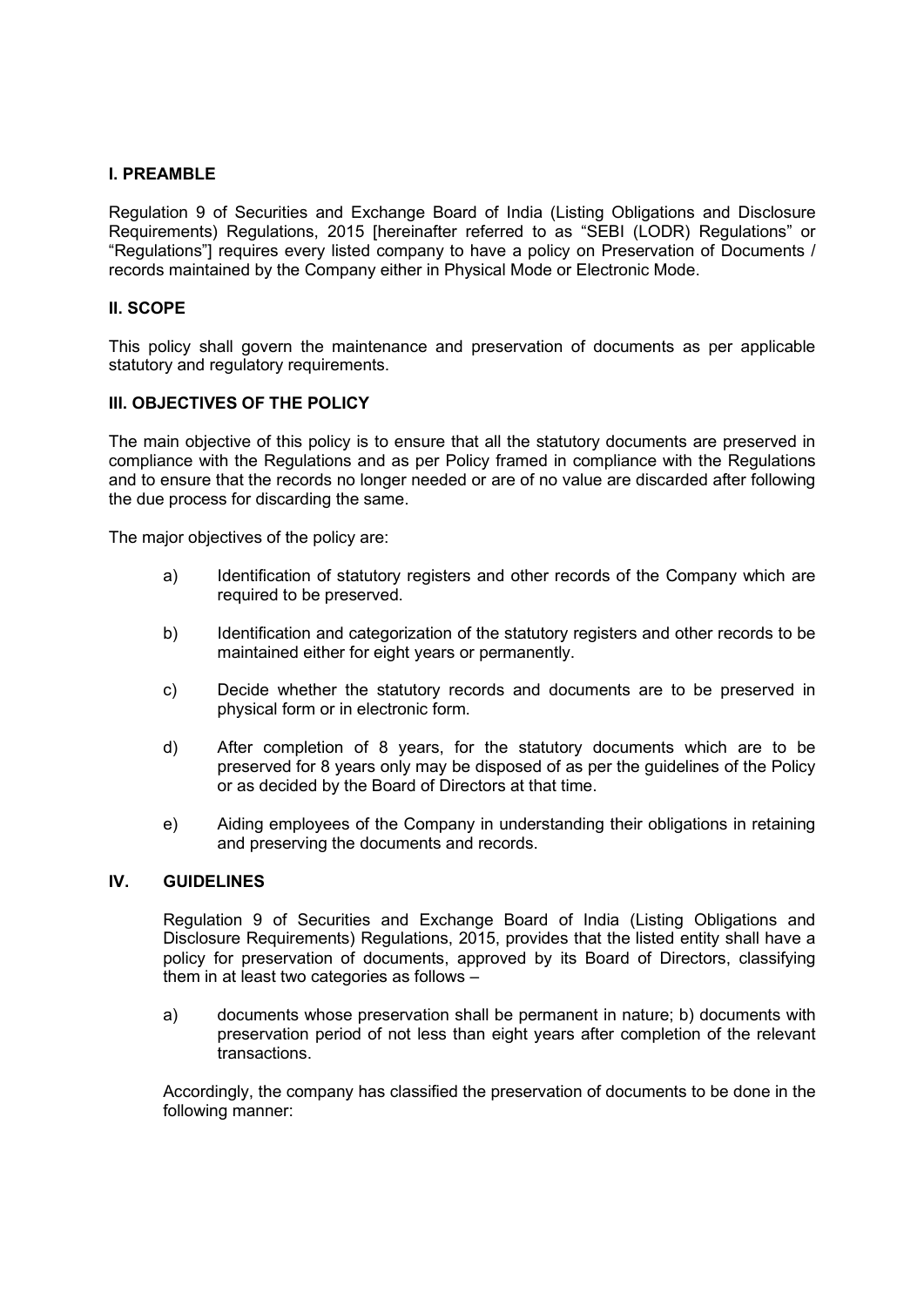- a) documents that needs to be preserved and retained permanently;
- b) documents that needs to be preserved and retained for a period of 8 years as specified under the Companies Act, 2013 or SEBI (LODR) Regulations;
- c) documents that need to be preserved and retained for such period as prescribed under any statute or regulation as applicable to the Company.
- d) where there is no such requirement as per applicable law, then for such period as the document pertains to a matter which is "Current".

*An indicative list of the Documents and the timeframe of their preservation is provided in Annexure I.* 

### **V. MODES OF PRESERVATION**

The Documents may be preserved in

- a) Physical form; or
- b) Electronic Form.

The official of the Company required to preserve the document shall be Authorised Person who is generally expected to observe the compliance of statutory requirements as per applicable law.

The preservation of documents should be such as to ensure that there is no tampering, alteration, destruction or anything which endangers the content, authenticity, utility or accessibility of the documents.

The preserved documents must be accessible at all reasonable times. Access may be controlled by the concerned Authorised Person with preservation, so as to ensure integrity of the Documents and prohibit unauthorized access.

### **VI. DESTRUCTION OF DOCUMENTS**

The documents of the Company which are no longer required may be destroyed. The concerned officer may direct employees in charge from time to time to destroy the documents which are no longer required as preserved documents. The details of the documents destroyed by the Company shall be recorded in the Register for Disposal of Records to be kept by Employees who are disposing of the documents. The entries in the register shall be authenticated by the Authorised Person.

#### **VII. POLICY REVIEW**

This policy shall be reviewed from time to time so that the policy remains compliant with applicable legal requirements. The Company Secretary will keep the policy updated as per applicable statutory guidelines.